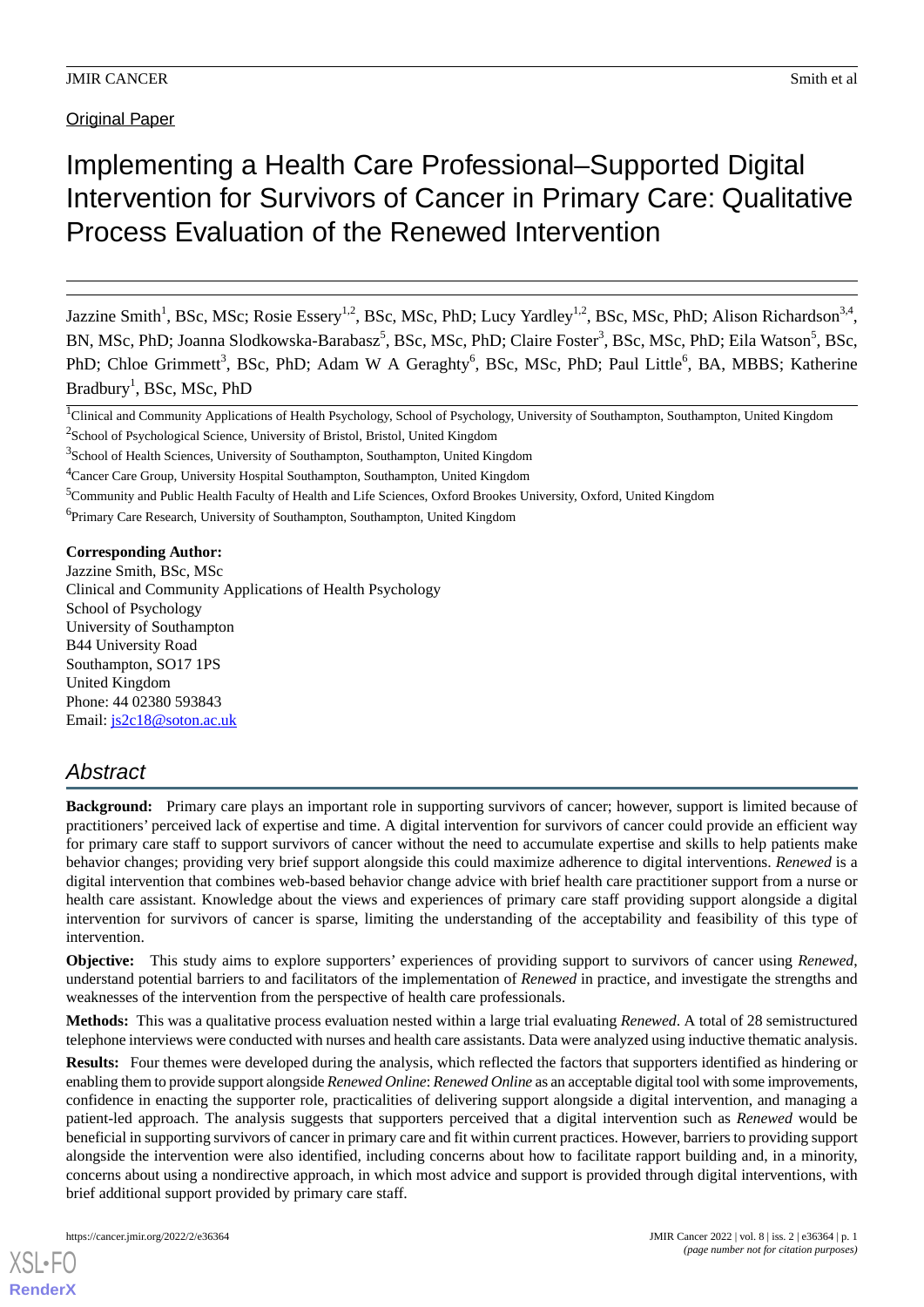**Conclusions:** These findings add to the literature on how best to provide support alongside digital interventions, suggesting that although most practitioners cope well with a nondirective approach, a minority requires more training to feel confident in implementing this. This study suggests that the barriers to providing formal support to survivors of cancer in primary care could be successfully overcome with an approach such as *Renewed*, where a digital intervention provides most of the support and expertise, and health care practitioners provide additional brief human support to maximize engagement. Strategies to maximize the chances of successful implementation for this type of intervention are also discussed.

*(JMIR Cancer 2022;8(2):e36364)* doi: [10.2196/36364](http://dx.doi.org/10.2196/36364)

#### **KEYWORDS**

process evaluation; digital intervention; primary care; health care professional; web-based; quality of life; posttreatment; oncology

# *Introduction*

#### **Background**

In 2018, the total number of people alive within 5 years of a cancer diagnosis was estimated to be 43.8 million worldwide [[1\]](#page-9-0). Currently, there are 2.5 million survivors in the United Kingdom, which is estimated to increase to 4 million by 2030 [[2\]](#page-9-1). However, up to 86% of people who complete cancer treatment in the United Kingdom, Australia, and the United States experience enduring side effects [\[3](#page-9-2)-[5\]](#page-9-3), including fear of cancer recurrence, anxiety, depression, fatigue, and weight gain, contributing to a reduced quality of life (QoL) [[4\]](#page-9-4).

The rising cancer burden places a strain on health systems worldwide [[6\]](#page-10-0). Health care professionals (HCPs) based in primary care are central to providing support for people who have had cancer after completion of their primary treatment (eg, chemotherapy). However, these services are becoming overstretched and are increasingly unable to meet the needs of survivors of cancer [\[7](#page-10-1)]. For instance, survivors of cancer have expressed a need for more support with the emotional effects of cancer and issues such as fatigue that can occur months or years after treatment [[8\]](#page-10-2). Primary care staff describe a lack of clear guidance on how survivors of cancer should be supported [[9\]](#page-10-3). Patients and oncologists have expressed concerns that primary care staff are not experts, and their busy workloads lead to deficiencies in the continuity of care [[8,](#page-10-2)[9](#page-10-3)], meaning that survivors of cancer may not receive access to appropriate support with their ongoing symptoms after cancer treatment. Therefore, there is a need for clearer, more effective, and cost-efficient means of providing support. Digital interventions, such as websites or mobile apps, offer the potential to help survivors of cancer improve their QoL [\[10](#page-10-4)]. The addition of brief human support can boost engagement with digital interventions [\[11](#page-10-5),[12\]](#page-10-6). Digital interventions combined with brief support from primary care staff may facilitate improved QoL after cancer treatment. It may provide efficient and low-cost models for delivering support without the need to accumulate expertise in the skills and knowledge needed to help patients make the behavioral changes needed to increase their QoL. However, the acceptability and feasibility of implementing digital interventions among survivors of cancer in primary care is still to be determined. An important aspect of this involves understanding the capability of HCPs to deliver brief support along with digital interventions.

*Renewed* [\[13](#page-10-7)-[16](#page-10-8)] is a complex intervention designed to improve the QoL of survivors of cancer. It combines a digital intervention

 $XS$ -FO **[RenderX](http://www.renderx.com/)** focused on changing key behaviors that can improve the QoL of survivors of cancer with brief support from a nurse or health care assistant to maximize engagement. *Renewed* was designed for implementation in primary care within the United Kingdom's National Health Service (NHS). *Renewed* is currently being tested in a randomized controlled trial (RCT) to determine its effectiveness and cost-effectiveness. In addition to determining the effectiveness and cost-effectiveness of an RCT, it is critical to examine whether an intervention might be implemented well in practice. Understanding barriers to and facilitators of implementation could help optimize the implementation of *Renewed Online* and also provide helpful insights for others developing digital interventions that include human support.

#### **Objectives**

National guidance recommends conducting process evaluations to identify how new interventions are implemented in practice, the likely mechanisms through which they might produce an effect, or factors in the health care environment that might stop an intervention from producing an effect [\[17\]](#page-10-9). This paper reports a process study exploring HCPs' perceptions of *Renewed*. Although the RCT of *Renewed* [[13](#page-10-7)] is ongoing, as recommended by the Medical Research Council guidelines, qualitative process data are reported here before obtaining knowledge of the RCT outcomes to avoid biased interpretation [\[17](#page-10-9)]. This process study has been used to explore potential barriers to and facilitators of implementing *Renewed* in primary care and evaluate the acceptability of providing this type of support, which might contribute to the success (or not) of the intervention. Specifically, this study aims to explore (1) supporters' experiences of providing support to patients using the *Renewed Online* digital intervention (from hereon referred to as *Renewed Online*) and (2) barriers to and enablers of the successful implementation of *Renewed Online* in practice.

# *Methods*

#### **Study Design**

The study design entailed a qualitative process evaluation of the *Renewed* intervention, which explored HCPs' perceptions of delivering support alongside *Renewed Online*. The COREQ (Consolidated criteria for Reporting Qualitative studies) checklist [\[18](#page-10-10)] guided the reporting [\(Multimedia Appendix 1](#page-9-5) [[18\]](#page-10-10)). Participants in the RCT were randomized to (1) *Renewed Online*, (2) *Renewed Online* with brief human (HCP) support, or (3) usual care. For full details of the *Renewed* RCT, see the study by Krusche et al [[13\]](#page-10-7). Briefly, survivors of cancer in the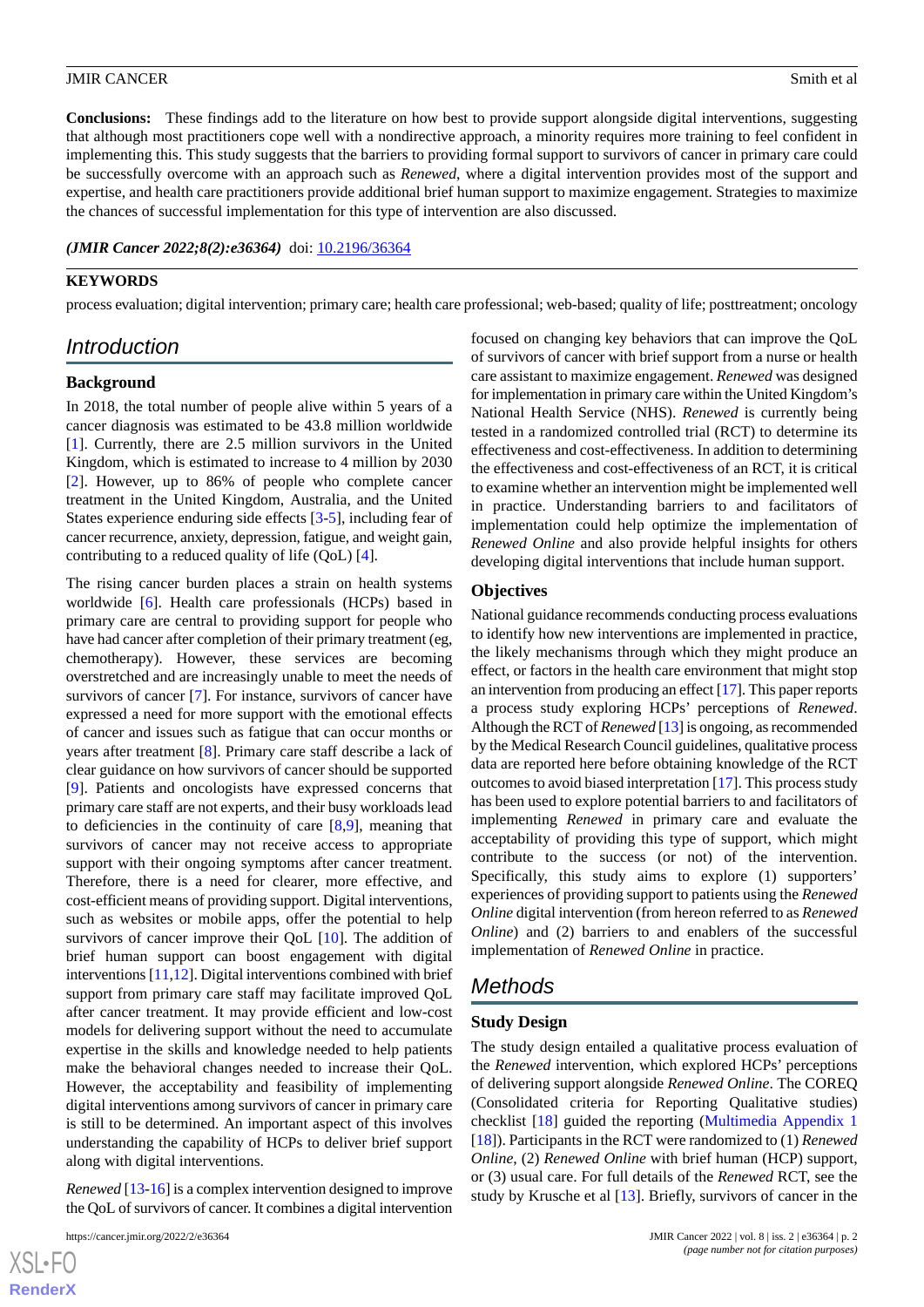*Renewed* RCT (n=2712) had completed treatment for colon cancer (432/2712, 15.93%), breast cancer (1216/2712, 44.84%), or prostate cancer (864/2712, 31.86%). Mean years since the completion of treatment was 4 (SD 3.1) years; mean age was 64.5 (SD 10.9) years; and mean baseline QoL score was 72.4 (SD 11.9; as defined by scores <85 on the European Organization for Research and Treatment of Cancer measure  $[19]$  $[19]$ .

# **Ethics Approval**

Ethical approval was granted by the University of Southampton (ERGO reference 31000.A8) and National Health Service (reference 18/NW/0013) ethics committees.

# **The Renewed Intervention**

# *Overview*

Renewed comprises a component website, *Renewed Online*, and brief HCP support. *Renewed Online* comprises an introductory session that provides an overview of what to expect from *Renewed*, brief advice on how to treat symptoms, and tailored recommendations about which components of the program would be most helpful based on the users' responses to the European Organization for Research and Treatment of Cancer measure [\[19](#page-10-11)]. Users can then choose to use *Getting Active* (support for increasing physical activity), *Eat for Health* (support with healthy eating), *POWeR* (an evidence-based weight loss program [[11](#page-10-5)[,20](#page-10-12)-[23\]](#page-10-13)), or *Healthy Paths* (support with reducing stress or difficult feelings [\[24](#page-10-14)]). A full description of *Renewed Online* is provided in [Figure 1](#page-2-0) [\[13](#page-10-7)], incorporating the TiDIER (Template for Intervention Description and Replication) guidelines [\(Multimedia Appendix 2\)](#page-9-6) [[25\]](#page-10-15).

<span id="page-2-0"></span>**Figure 1.** Renewed Online intervention (reproduced with permission from Krusche et al [\[13\]](#page-10-7)).



# *HCP Support*

[XSL](http://www.w3.org/Style/XSL)•FO **[RenderX](http://www.renderx.com/)**

HCP support was designed to boost adherence to both using the website and engaging with offline behavior changes (eg,

physical activity) by promoting autonomous motivation. Survivors of cancer allocated to the *Renewed Online with brief human support group* were able to access support sessions provided by an HCP, delivered using the *congratulate, ask,*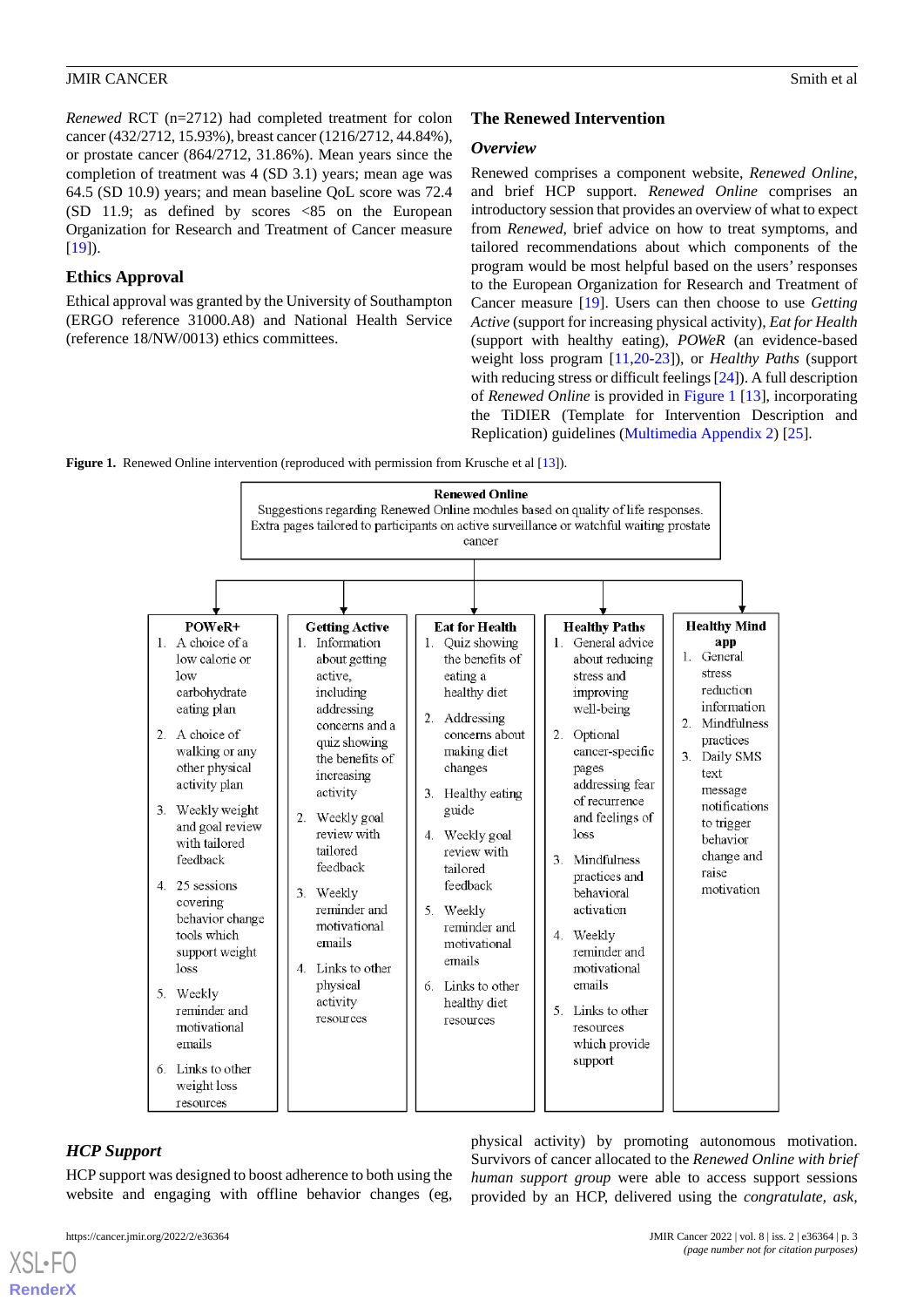*reassure, and encourage (CARE)* approach [[26\]](#page-10-16). CARE is based on the self-determination theory and aims to facilitate an autonomy-supportive relationship that promotes feelings of autonomy, competence, and relatedness [\[21](#page-10-17)], thus building internal motivation for change [[27\]](#page-11-0). CARE was designed to be easy to deliver and fit within HCPs' busy schedules, without practitioners needing to become experts in a particular condition or way of treating that condition as this more detailed behavioral support was instead provided by the website.

Supporters were practice nurses, practice-based health care assistants, or clinical research nurses who were part of a comprehensive research network outside of general practitioner (GP) practices, a model representing delivery of care similar to that provided by private companies supporting digital interventions in the NHS, who tend to provide phone rather than in-person support and do not have access to patient records [\[28](#page-11-1)]. At the start of the study, supporters completed brief 15- to 20-minute web-based training outlining the study procedures and how to provide support to patients using the CARE approach. Before the sessions, the supporters were asked to send emails to patients 2 and 4 weeks after the patients began the study. Friendly email templates were provided, which were framed around the CARE approach, asking how patients were getting on and encouraging them to get in touch for a support session if they wished. Support sessions of 10 minutes were offered 2, 4, and 8 weeks after the patients had begun the study via telephone, email, or face to face. [Textbox 1](#page-3-0) shows a brief summary of the key messages from supporter training on how to provide support.

#### <span id="page-3-0"></span>**Textbox 1.** Supporter training key messages.

**Brief summary of the guidance given to supporters on how to provide support**

#### **Use the congratulate, ask, reassure, encourage approach with patients during support sessions**

- Congratulate the patient; for example, "That's great that you want to get more active"
- Ask the patient; for example, "Have you decided to make any of the changes that Renewed suggested might be helpful?"
- Reassure the patient; for example, "Yes, doing more physical activity is safe and should help you to feel better."
- Encourage the patient; for example, "Keep going with that as it should start to help you to feel better soon."

#### **Tips for providing support**

- Be warm and friendly
- Praise any achievements
- Listen and show understanding

#### **When sessions should take place**

- 2, 4, and 8 weeks after the patient signs up for *Renewed*
- Send an encouraging email at 2 and 4 weeks using the supporter website; editable prewritten email templates are available
- Log all emails and appointments on the support log

#### **If a patient does not contact for support**

Send an encouraging email

#### **If you find it hard to talk to the patient for only 10 minutes**

- Start the session by saying, "Nice to speak to you today. This is just a short appointment, we have around 10 minutes to talk. It would be great to hear how you're getting on with Renewed."
- In the last few minutes, say, "We are coming to towards the end of our time, is there anything else that you wanted to discuss quickly today?"
- Let the patient know that the session is about to end; say, "Thank you for your time, it's been nice to chat with you"

#### **If the patient asks for advice**

- Ask them what they think would work best for them or what they think would be best to do.
- It is okay to ask, "what does the website say to do in that situation?"
- If the patient is concerned about whether making a change is safe, you can reassure them that everything recommended on *Renewed* is safe.

# **Sampling and Recruitment**

Supporters were identified for interviews through the *Renewed* supporter database and the study team's records of HCPs providing support as part of the RCT. Emails or phone calls

were used to invite supporters to participate in a telephone interview about their experience of supporting patients using *Renewed Online*. In the early stages of recruitment, supporters were sampled purposively based on their job roles (practice nurse, practice-based health care assistant, or clinical research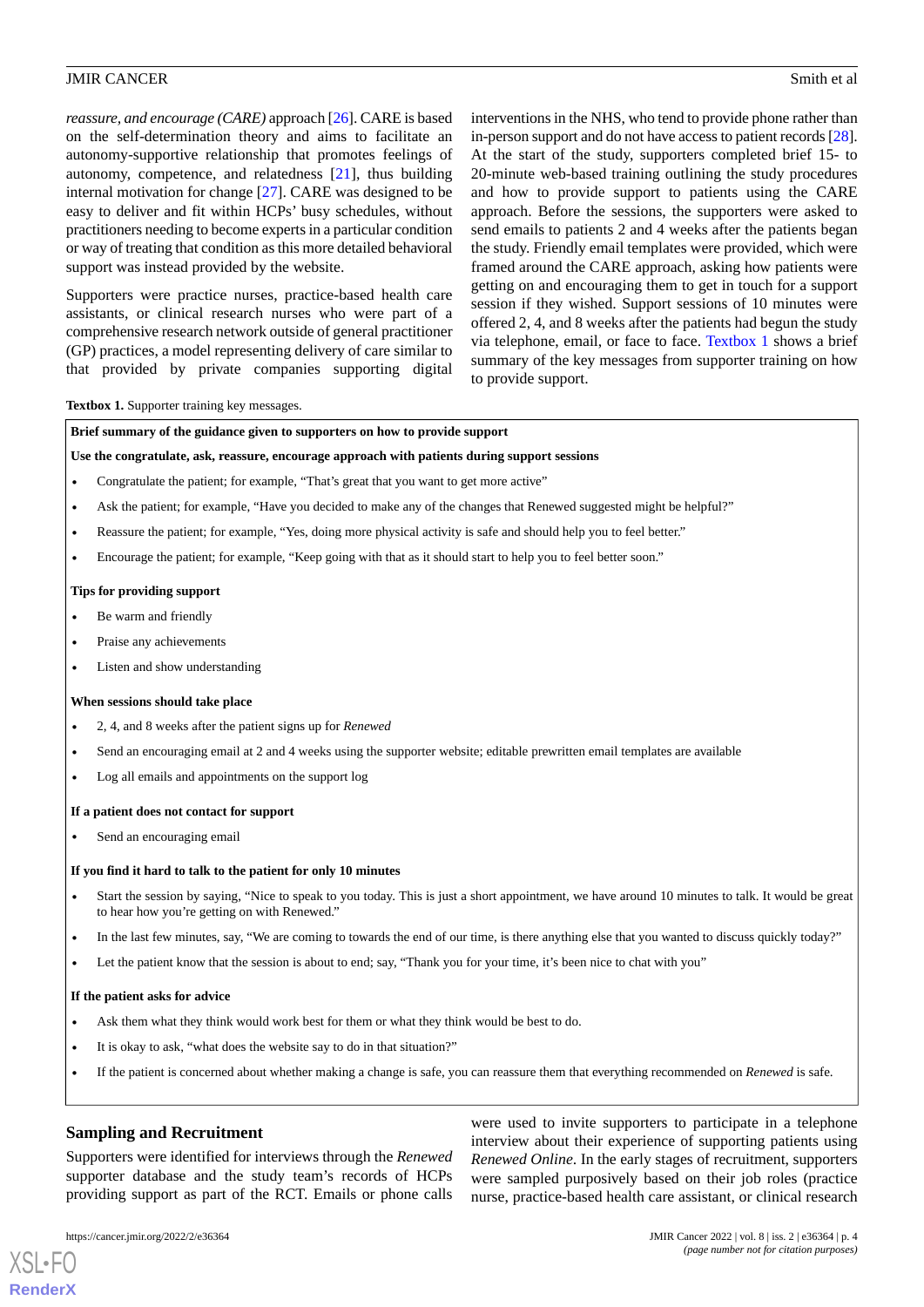nurse); however, recruited supporters often had not undertaken any support sessions or only supported 1 patient. Supporters were then purposively sampled based on the number of patients they had supported to ensure the inclusion of those who had supported multiple patients to explore any variation in their experiences. Supporters were provided with a participant information sheet and asked to confirm their informed consent on the web after consideration.

# **Procedure**

Interviews were conducted between September 2019 and January 2020, each lasting approximately 15 to 30 minutes, with a median of 21 minutes. A total of 2 (JS and JSB) researchers conducted the interviews. A semistructured interview schedule was developed by a qualitative researcher (JS) and experienced health psychologist (KB). The interview schedule explored supporters' experiences of providing support along with the digital intervention, perceptions of web-based supporter training, experiences of support appointments, perceptions of the CARE approach, and supporters'perceptions of the *Renewed* program.

# **Data Analysis**

All interviews were audio recorded, transcribed verbatim, and then imported into NVivo 12 (QSR International) [\[29](#page-11-2)]. An inductive thematic analysis was performed based on aspects from the 6-step framework of Braun and Clark [\[30](#page-11-3)] and Joffe and Yardley [\[31](#page-11-4)]. JS familiarized herself with the data before coding the interviews. A coding manual was created and continually updated to reflect the ongoing analysis. The identification and validation of the developing themes were achieved through an iterative data analysis process with frequent discussions with KB, RE, and AR. Deviant cases were considered to ensure that minority views were not overlooked [[32\]](#page-11-5). An audit trail and reflective log were completed to maintain rigor during the analysis. Constant comparison (a technique in which each interpretation and finding is compared with existing findings as it develops from data analysis [\[33](#page-11-6)]) was used to examine potential similarities or differences in the reported experiences of different types of supporters [[34\]](#page-11-7).

# *Results*

# **Participant Characteristics**

A total of 108 supporters were invited to participate in the interview, of whom 56 (51.9%) did not reply to invitations, 21 (19.4%) could not be interviewed as they had not undertaken any support sessions, 2 (1.9%) did not have the time to take part in an interview, and 1 (0.9%) could not accurately recall supporting patients. The final sample included 28 HCPs comprising 16 (57%) practice nurses, 6 (21%) clinical research nurses, and 6 practice-based health care assistants (21%) who provided support for patients at 45 GP practices in total. Almost all participants were female (27/28, 96%).

# **Themes**

#### *Overview*

[XSL](http://www.w3.org/Style/XSL)•FO **[RenderX](http://www.renderx.com/)**

A total of 4 themes were developed that provided insights into supporters' experiences of providing support along with digital

interventions and factors that hindered or enabled them to support patients as intended. The themes were (1) *Renewed Online* as an acceptable digital tool with some improvements, (2) confidence in enacting the supporter role, (3) practicalities of delivering support alongside a digital intervention, and (4) managing a patient-led approach. Each theme is outlined in the following sections, including representative quotes to illustrate key points. Participants are referred to by their identification number, role, and the number of patients they supported.

# *Renewed Online as an Acceptable Digital Tool With Some Improvements*

Overall, supporters perceived *Renewed* as consistent with current practice, with the increasing use of web-based interventions. They could see how a digital tool such as *Renewed Online* would be useful for patients, especially as it allowed patients to work through rehabilitation at their own pace:

*They're [GPs] signposting patients to online resources all the time more and more at the moment...So this [Renewed Online] is a similar thing. So I could see that it would be beneficial and would fit in.* [Participant 10, practice nurse, 2 patients]

Email support was also generally acceptable to supporters. However, a few worried that patients were not receiving emails from the supporter website; hence, they preferred to use their own email to contact patients.

A minority of supporters reported that their patients described the content of the information on the *Renewed Online* website as generic, not personal, and failing to provide anything new. These patients chose not to be part of the program:

*He felt that the website was very generic and wasn't personal to him. He was like, "I already know all of that." he felt that it couldn't offer him any support at all...I couldn't then offer him any support with anything because he didn't want it. He said, "If you could give me advice on specific areas," which obviously we couldn't do.* [Participant 23, practice nurse, 1 patient]

Approximately 7% (2/28) of supporters raised concerns over the timing of providing *Renewed Online*. They suggested that it was important for *Renewed* to be introduced to patients when they first finish treatment and support from the hospital ends. At that point, they felt that *Renewed Online* could better support them and be more of a teachable moment before patients form their own habits for managing side effects or returning to old ones:

*What would be brilliant, would be to get it in...very soon after they've finished their final treatment...because that's when they're perhaps the most vulnerable...giving them a tool where they can work out what's gonna benefit them in their life at that point. I think two, three years down the line, however they've got there, they've got there on their own without that [Renewed] kind of support.* [Participant 15, practice nurse, 4 patients]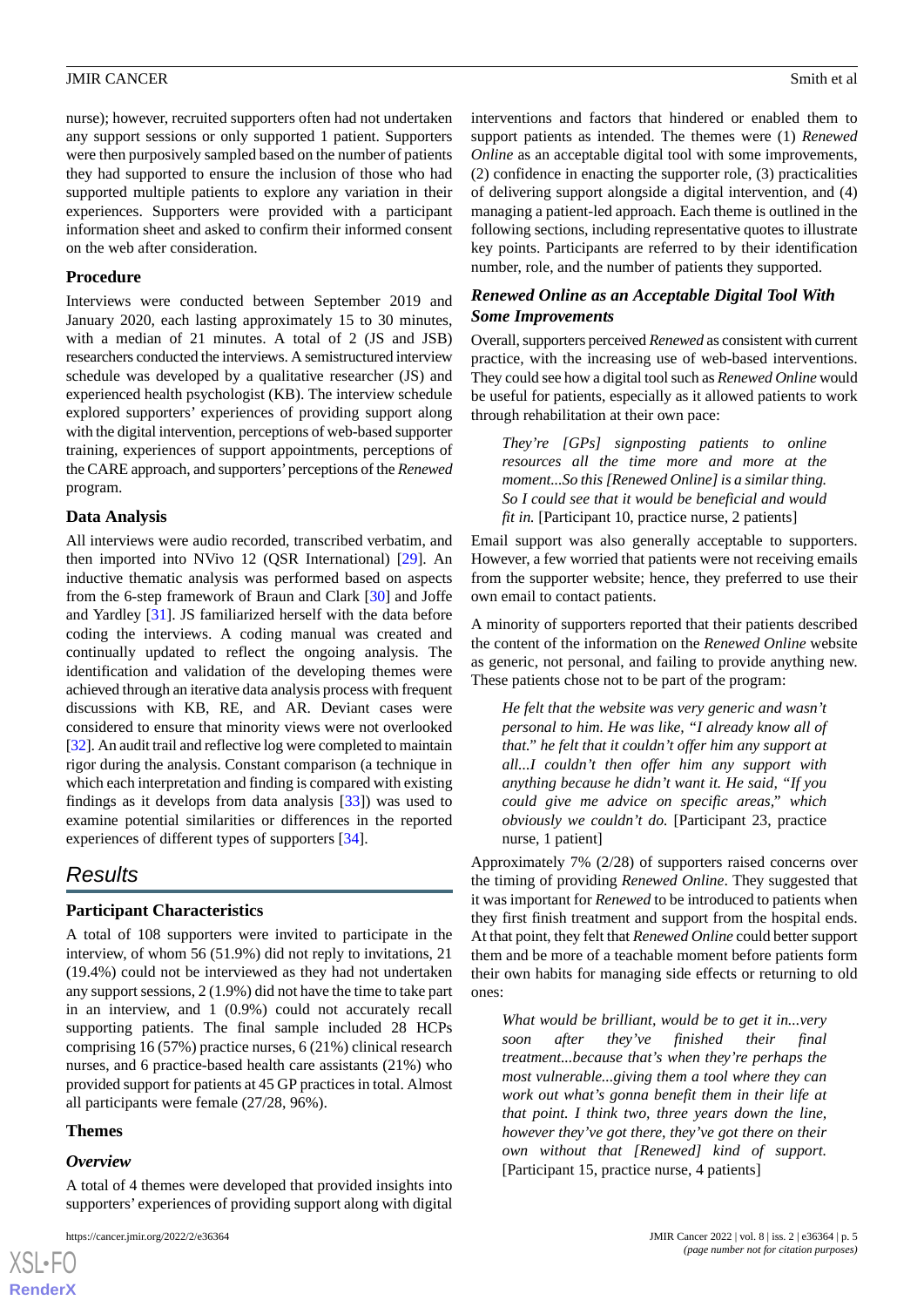# *Confidence in Enacting the Supporter Role*

Supporters received web-based training at the start of the study on how to provide support alongside digital interventions ([Textbox 1\)](#page-3-0). This explained how to use the CARE approach to support patients' engagement with *Renewed Online* and emphasized that the supporter did not need to be an expert in cancer. Most supporters reported that the length of training was adequate and provided clarity on what was needed for the role:

*It was thorough, it explained everything really well I wasn't left with any questions. It was clear and easy to follow.* [Participant 13, clinical research nurse, 1 patient]

Some supporters possessed prior experience in cancer care and expressed confidence in their role supporting *Renewed Online*. Although not previously experienced in this area, others still expressed confidence but reported that this had grown as they gained experience in delivering the intervention. Although there appeared to be little substantive differences in the experiences of HCPs who supported multiple patients compared with 1 patient, the associated greater frequency of delivering support appeared to allow HCPs more opportunities to build confidence:

# *The more you do the calls, or the email correspondence...the much easier I feel it's become.* [Participant 1, clinical research nurse, 3 patients]

On the other hand, deviant case analysis highlighted that 33% (2/6) of health care assistants were the only supporters to report an initial lack of confidence based on preheld perceptions that they were unqualified for the supporter role. The first (participant 5, 2 patients) reported that the training did not prepare her for the role, expressing a lack of understanding of how to provide support and wanting to receive practical demonstrations of someone providing support. The second doubted her suitability for the role, initially being concerned that she was not an expert in cancer. However, these perceptions changed, and their confidence appeared to grow when actually delivering sessions, demonstrating that their initial concerns were perhaps unwarranted:

*I felt like a bit of a fraud at the beginning, thinking am I really qualified to do this, I feel like the patient's phoning me up thinking I'm some sort of expert, but it wasn't like that at all.* [Participant 17, health care assistant, 2 patients]

Differences in where the supporters were based (either practice based or remote in the case of clinical research nurses) appeared important to their experiences in supporting patients. In particular, a few clinical research nurses felt disadvantaged based on the assumption that practice staff were probably more familiar with patients. They felt that this would facilitate rapport with patients and improve the quality of the support sessions:

*It [Supporter role] would need to be somebody from the practice actually doing it who has access to their medical notes...just so that you're aware when you're listening to them, so you know what they're going through rather than being completely blind.* [Participant 8, clinical research nurse, 3 patients]

# *Practicalities of Delivering Support Alongside a Digital Intervention*

Reflected in this theme is an exploration of the logistical problems supporters faced while delivering support to patients using *Renewed Online*.

Most of the current sample expressed difficulty in conducting sessions in the recommended 10 minutes, often reporting sessions of approximately 15 minutes. Sessions lasted >10 minutes for various reported reasons, including allowing time for introductions, the perception that patients felt lonely and were longing for someone to talk to, and not wanting the patient to feel rushed. In particular, the primary care staff expressed guilt about potentially rushing patients, considering that they had made an effort to come in for sessions. A clinical research nurse expressed difficulty in managing the 10-minute sessions as she was not used to working within this time limit:

*I'd given myself longer than what was suggested because I knew from experience that if somebody is opening up to you about how they're feeling the worst possible thing that you can do is run out of time and have to end it.* [Participant 24, practice nurse, 2 patients]

A few supporters expressed a preference for lengthening sessions, particularly the first, to allow more time to get to know the patients and address any initial concerns. Relatedly, some clinical research nurses reported finding it challenging to build rapport with patients during the brief support sessions:

*The appointment seemed very short. Especially on your initial one. I think your initial appointment should be twenty. So you can get to know the patient a bit before you bang straight into the CARE approach. Otherwise there's no real time to even introduce myself, introduce themselves.* [Participant 23, practice nurse, 1 patient]

HCPs viewed both face-to-face and telephone support as acceptable but with different benefits. Face-to-face sessions allowed them to read the patients' body language, whereas phone support was better for patients who may have difficulty in coming into a GP surgery because of travel disruptions, weather conditions, and location. In addition, phone sessions provided greater flexibility to supporters as it was easier to slot into their schedules:

*That [phone sessions] works really well for me because it means that I can support patients when I'm not in the office...that's given me a greater flexibility with the patients.* [Participant 2, clinical research nurse, 5 patients]

Furthermore, phone sessions reportedly helped some supporters manage the length of sessions by preventing them from performing health care checks unrelated to *Renewed*. Supporters also expressed less *guilt* of having patients make the journey into practice.

# *Managing a Patient-Led Approach*

Reflected in this theme were supporters' perceptions and experiences of using a patient-led approach and what they saw

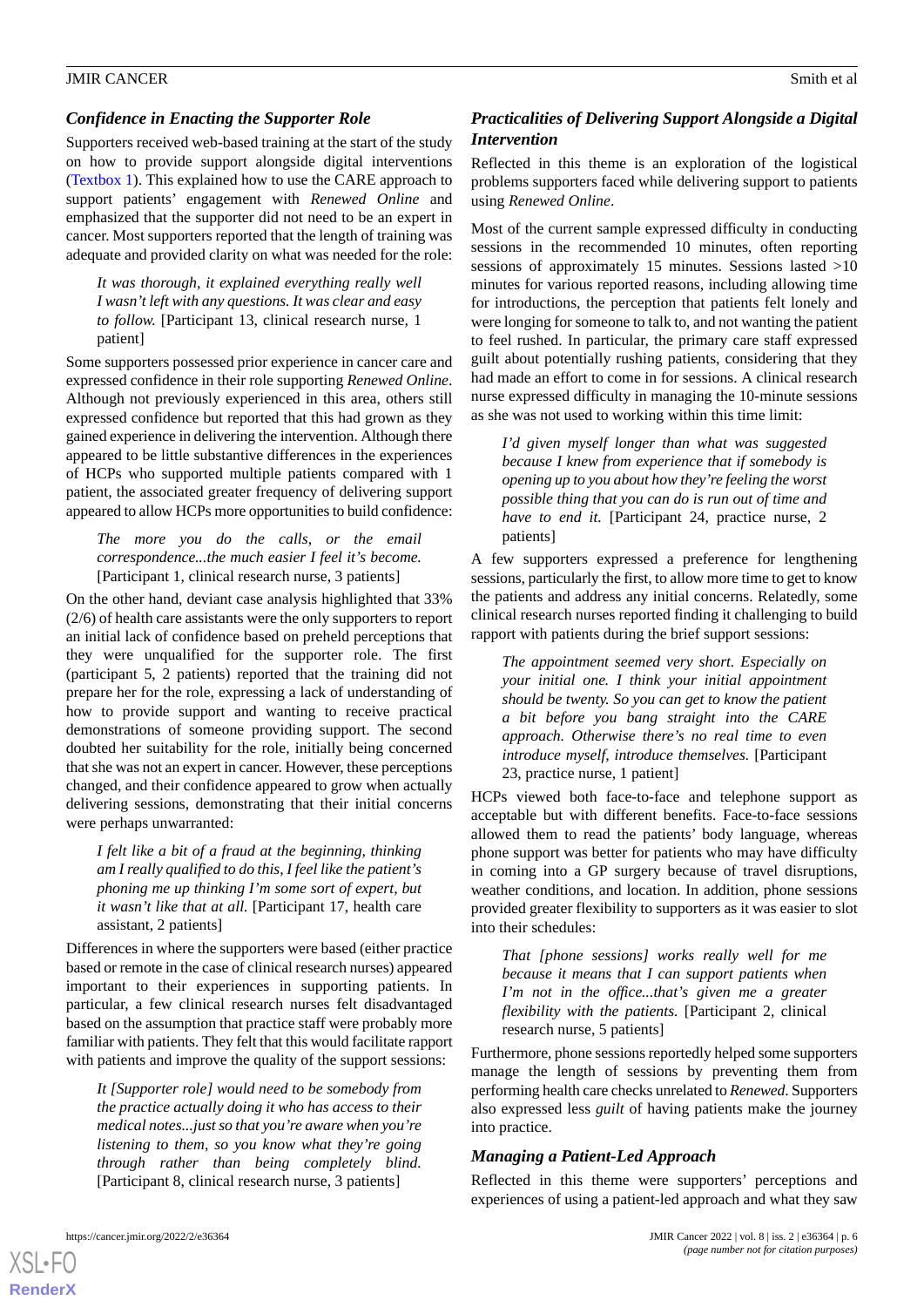as helpful and found difficult. In this context, a patient-led approach refers to one in which an autonomy-supportive relationship was facilitated using CARE to support the digital intervention rather than giving advice, which was instead provided through the digital intervention. Most supporters reported that they liked the CARE approach and believed that it provided a useful prompt and session guide:

*I liked that idea [CARE approach]. I thought that was really well planned and it's easy to remember...a good thing to just prompt you.* [Participant 26, practice nurse, 1 patient]

During sessions, patients would often discuss their behavior change goals and progress. Supporters expressed that it was initially a challenge not to give direct advice to patients during sessions. However, this reportedly became easier as they delivered more appointments. One of the supporters expressed that it was nice to see patients who were actively interested in improving their health:

*It was refreshing to see them wanting to make life changes themselves rather than making lifestyle changes because they'd been advised to by a clinician.* [Participant 24, practice nurse, 2 patients]

In addition, some supporters expressed that not giving direct advice was a positive change and welcomed patients being more involved in their care:

*It's all about them giving us the answers as opposed to the other way round, which I'm all for. I think that's better.* [Participant 23, practice nurse, 1 patient]

A few supporters' experiences portrayed a lack of understanding of the CARE approach and how to implement it, which caused some difficulty in delivering support alongside the digital intervention. For example, one of the supporters found it challenging to implement this approach when the patients went off on a tangent. She believed that this was because she viewed the CARE approach as a *script* to be followed strictly in a specific order, which made the conversation rigid:

*I think that's why sometimes I didn't manage to get the CARE aspects in the way I'd like because sometimes you would start at one element of it, and you think, "Okay, I must make sure I go back to the C element or the A element..." And then I'd be like, "Well, how do I sort of interject that in now? Now we're kind of talking about something slightly different." I wanted it to more fluid.* [Participant 12, clinical research nurse, 1 patient]

This supporter viewing CARE as a script may reflect a more traditional understanding of HCP-patient relationships in which HCPs provide systematic education and instruction. However, CARE encourages an approach that prompts supporters to help patients decide what works best for them, perhaps indicating the supporter's misunderstanding or lack of familiarity with the CARE approach.

Relatedly, a practice nurse doubted the CARE approach as she perceived that patients wanted direct advice from her rather than just the website. Consequently, she felt quite limited in her supporter role.

[XSL](http://www.w3.org/Style/XSL)•FO **[RenderX](http://www.renderx.com/)** Approximately 7% (2/28) of supporters highlighted that they would have liked to be able to review patients'*Renewed Online* activity so that they could be aware of what patients were referring to during appointments:

*They would talk to me and I'm not completely sure I knew everything that they were covering [Renewed Online activity]...So that's something that I found difficult because they would talk away as if I knew what they were talking about.* [Participant 8, clinical research nurse, 3 patients]

Other supporters printed off pages from the *Renewed Online* demo and brought them into support sessions to overcome this.

# *Discussion*

#### **Principal Findings**

This process evaluation used qualitative interviews to understand supporters' experiences of providing support to survivors of cancer alongside a digital intervention in primary care. Exploring supporters' experiences enabled the identification of possible factors that hindered or enabled support being delivered as intended alongside a digital intervention, highlighting lessons for future intervention development and implementation. Overall, supporters felt that they were able to follow the protocol and deliver support as needed; however, several issues were identified that might hamper implementation, and some minor alterations to *Renewed Online* would likely be required to ensure that the intervention is optimized for successful implementation in practice. Considering implementation theory in process evaluations can provide a framework for evaluating and explaining the success of implementation [[35\]](#page-11-8). Therefore, the findings will be discussed in relation to the normalization process theory (NPT) [[36\]](#page-11-9), an implementation theory that explains the processes through which new practices of thinking, enacting, and organizing work are operationalized in health care [[37\]](#page-11-10). An outline of the NPT, as described by McEvoy et al [[38\]](#page-11-11), is provided in [Textbox 2.](#page-7-0)

The aspects of the intervention that supported implementation included the ease of training and the perceived similarity of *Renewed Online* to digital tools used in current practice. In relation to NPT, this demonstrates a high degree of *coherence* regarding the value of *Renewed Online*, which is needed for an intervention to be successfully implemented well in practice. Positive perceptions of the utility of an intervention have been shown to be key facilitators of implementation [[39\]](#page-11-12), and implementation failure occurred when HCPs did not perceive intervention use as a legitimate activity for patients or providers [[40\]](#page-11-13). Previous literature has suggested that HCPs in primary care may not be well placed to provide support to survivors of cancer as they lack the expertise and time necessary to make these changes and desire clearer guidance on how to do so [[8,](#page-10-2)[9](#page-10-3)]. However, this study found that primary care staff felt that supporting survivors of cancer by using a digital intervention would be appropriate and beneficial. It is possible that this finding differs from previous literature as this is the first study to explore the views of primary care staff providing support *alongside* a digital intervention. In most cases, this format seemed to overcome concerns about the lack of expertise and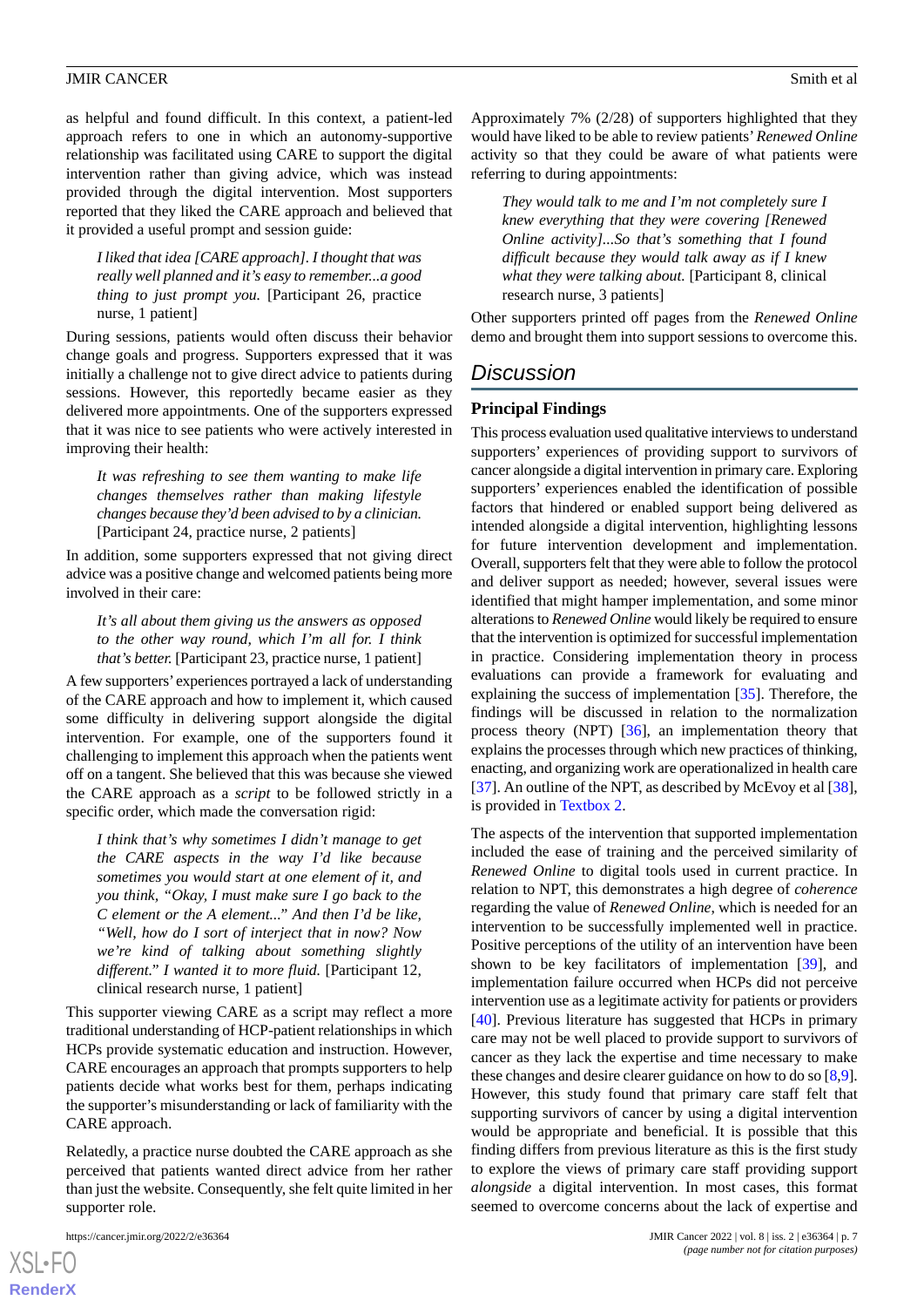time, as the digital intervention provided specific advice, avoiding the need to develop expertise, and vastly reduced the amount of input needed to support survivors of cancer to make behavioral changes. A minority of supporters initially believed that their perceived lack of expertise would affect their ability to support patients. However, their confidence in this approach improved once they began to support the patients, suggesting that this was not a significant barrier to implementation.

Previous research on digital interventions for other conditions has shown that primary care staff have reservations about providing phone support, viewing it as less effective than

face-to-face support [\[21](#page-10-17)]. The acceptability of phone support seen in this study may reflect the fact that primary care is changing and is increasingly using phone appointments to manage increasing workloads [[41\]](#page-11-14). This may normalize more rapidly in the current climate, as telemedicine is increasingly advocated for use in those with cancer during the COVID-19 pandemic to minimize the number of visits to health care settings and risk of exposure [[42\]](#page-11-15). This increase in acceptability has implications for the implementation of future digital interventions using primary care staff to support digital intervention users, as phone support may provide similar effects and be more cost-effective [\[20](#page-10-12)].

<span id="page-7-0"></span>

| Textbox 2. Normalization process theory outline. |  |  |  |
|--------------------------------------------------|--|--|--|
|--------------------------------------------------|--|--|--|

# **Construct and definition**

#### **Coherence**

The work individuals and organizations have to go through to understand a new practice to promote or inhibit it; these processes are energized by investments of meaning made by participants

#### **Cognitive participation**

The work individuals and organizations have to go through to enroll users and engage with a new practice; these processes are energized by investments of commitment made by participants

#### **Collective action**

The work individuals and organizations have to go through to enact a new practice; these processes are energized by investments of effort made by participants

#### **Reflexive monitoring**

The work of formal or informal appraising an intervention to develop participants' comprehension of the effects of the intervention; these processes are energized by investments in the appraisal made by participants

Most supporters successfully engaged with the CARE approach, with some noting that not giving direct advice was a positive change and welcomed patients being more involved in their care. This provided evidence of both *cognitive participation* and *collective action* and suggested that for most supporters, the CARE approach would likely normalize well in practice. However, a minority experienced difficulty adjusting to providing nondirective support and instead allowing the digital intervention to provide the advice. In terms of NPT, there was an apparent lack of *cognitive participation,* which suggests a potential challenge for successful implementation. In the wider literature, HCPs' difficulty in adjusting to not giving direct advice is a prevalent pattern. Encouraging health care workers to switch from a more traditional paternalistic approach, in which they hold all the knowledge and power and give it to the patient, to an equal relationship using nondirective support often requires intensive training, including reflective practices [\[43,](#page-11-16)[44\]](#page-11-17). This is an issue that is pertinent to providing human support alongside many digital interventions, where health care workers are often employed to boost engagement but are not expected to be experts or to give advice [\[20](#page-10-12),[26\]](#page-10-16). It is possible that more intensive training might help the minority who struggle with the CARE approach. Alternatively, it may be that employing staff specifically to provide this support is more feasible than implementing more intensive training to change the behavior of health care workers whose daily work usually involves working in a directive way (eg, giving advice). Such an approach has been adopted successfully in a digital diabetes prevention program in which a commercial company (Changing Health)

provides telephone support to NHS patients using digital services [[28\]](#page-11-1).

Some clinical research nurses perceived that not being based within GP practices was a barrier to delivering support as intended, as they did not have a pre-existing relationship with patients or access to their medical records and consequently reported finding it challenging to build rapport during 10-minute sessions. NPT would see this as a challenge to *collective action,* which examines the work HCPs have to do to enact a process [[36\]](#page-11-9). This is an important issue, as the model of using research nurses adopted in this study is similar to that adopted within health care elsewhere, such as when private companies provide telephone support alongside digital interventions to patients in the United Kingdom's NHS (eg, the NHS digital diabetes prevention program); these workers do not have prior relationships with patients or access to their medical records. It may be that within such a context, a longer (perhaps double) appointment is needed to provide time to build rapport, as rapport building is considered crucial to quality health care support [[41\]](#page-11-14).

Some supporters suggested that *Renewed Online* should be offered to patients sooner after finishing treatment as this may be when patients are most vulnerable and motivated for behavior change. This demonstrates the NPT construct of *reflective monitoring*, whereby supporters' appraisal of *Renewed Online* considered the potential disadvantages and suggested how implementation may be improved in the future. In line with supporters'suggestions, previous research found that survivors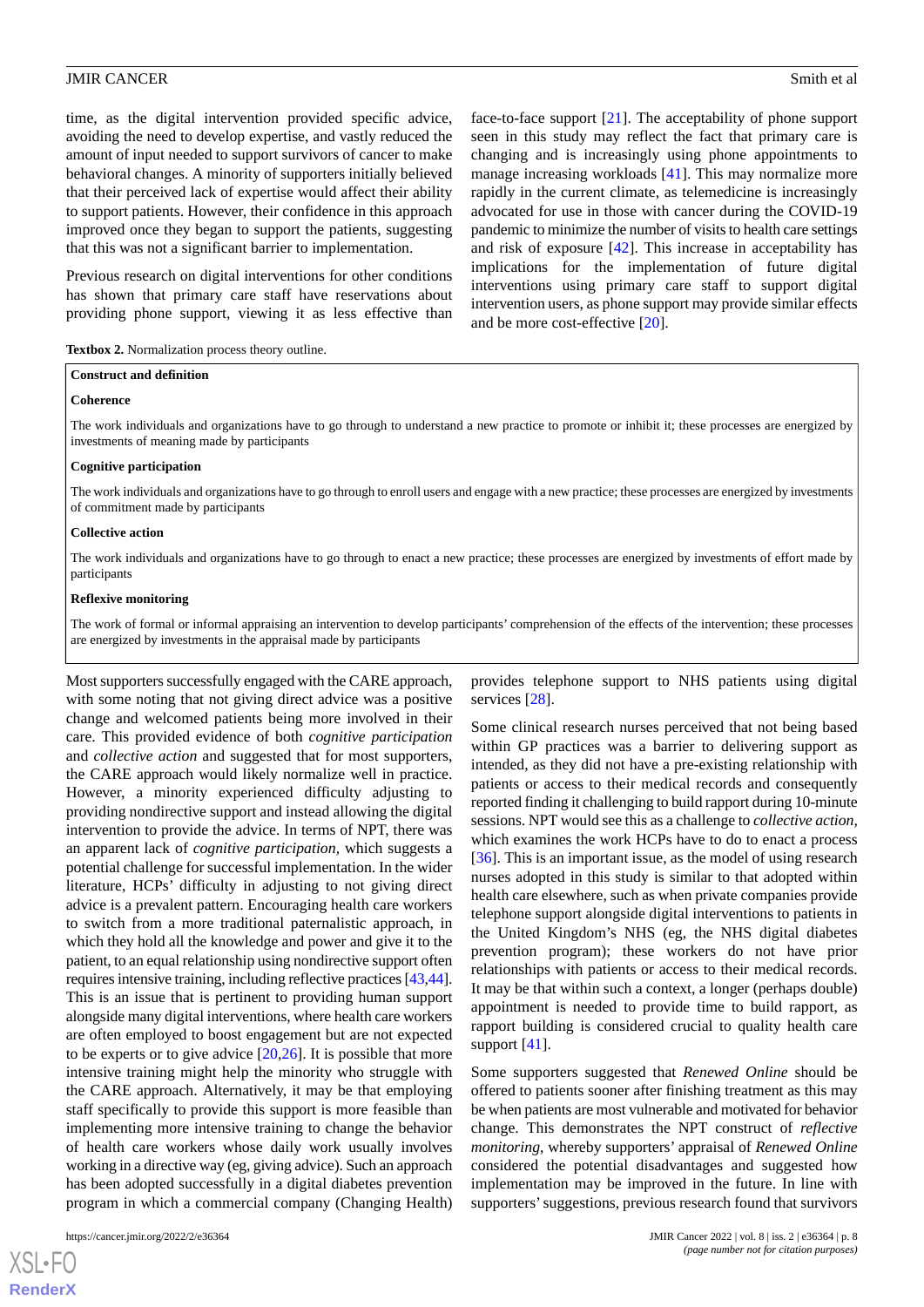of cancer described feeling the drive to adopt a healthier lifestyle to feel better and more empowered immediately after finishing treatment, and hence, it may be that this is the optimal *teachable moment* [\[15](#page-10-18)].

In light of the experiences of supporters and the barriers identified, several issues were identified, and potential plans for addressing these issues are presented in [Table 1.](#page-8-0)

<span id="page-8-0"></span>**Table 1.** Plans for addressing challenges faced by supporters.

| Challenges faced by supporters                                                                                                                                                                                               | Plans for addressing those challenges                                                                                                                                                                                                   |
|------------------------------------------------------------------------------------------------------------------------------------------------------------------------------------------------------------------------------|-----------------------------------------------------------------------------------------------------------------------------------------------------------------------------------------------------------------------------------------|
| Many supporters were concerned that the 10-minute support<br>sessions were too short.                                                                                                                                        | Giving the option for the first session to be a double appointment should allow the<br>time for initial introductions and addressing concerns.                                                                                          |
| Some clinical research nurses perceived that not knowing the<br>patient before the first session was a disadvantage, as they had<br>no existing rapport to build on.                                                         | Having the first session be an optional double appointment should allow time to<br>build more rapport before beginning support.                                                                                                         |
| Some HCPs <sup>a</sup> expressed a desire to see patients' activity on Re-<br>newed to enable easier and most salient conversations during<br>sessions.                                                                      | It may be useful to provide supporters with access to patients' Renewed activity.                                                                                                                                                       |
| Supporters suggested Renewed should be introduced at the point<br>when patients are leaving cancer treatment as this is potentially<br>when they are most in need of support.                                                | Future implementation of <i>Renewed</i> may need to concentrate on patients who have<br>finished treatment more recently instead of up to 10 years after treatment.                                                                     |
| A few supporters were reluctant to use the CARE <sup>b</sup> approach as<br>it was different from a traditional health care worker-patient<br>relationship where the HCP is seen as having control and pro-<br>vides advice. | Training could be intensified for the minority who have concerns about not giving<br>advice. This could include reflective practices, which have been shown to help people<br>switch from a directive to nondirective approach [43,44]. |
| A few supporters expressed a misunderstanding of how to use<br>the CARE approach.                                                                                                                                            | Update supporter training to include video demonstrations of how CARE can be<br>delivered.                                                                                                                                              |
| Some supporters expressed that delivering more support enabled<br>them to build confidence.                                                                                                                                  | Have fewer supporters so that they are able to support a greater number of patients,<br>which could give them the opportunity to build confidence in delivering support.                                                                |
|                                                                                                                                                                                                                              |                                                                                                                                                                                                                                         |

<sup>a</sup>HCP: health care professional.

<sup>b</sup>CARE: congratulate, ask, reassure, and encourage.

#### **Strengths and Limitations**

The variation in HCP roles included in the study allowed the nuanced experience of those in different job roles to be explored. This study has several limitations. First, the data could not be analyzed iteratively during the interview period. This meant that the themes developed in early interviews could not be explored further in later ones, which can develop meaning and understanding [[45\]](#page-11-18). Second, most (401/557, 71.9%) logged support sessions in the Renewed RCT were reported as sticking to 10 minutes within support sessions; however, those who consented to the interview gave patients 15 minutes on average within support sessions. It is difficult to know why this study's sample differs from the overall trial sample in this way and whether it might limit the transferability of results. This difference may be because of the use of paper self-report measures to collect the duration of support sessions within the trial, possibly resulting in a social desirability bias [[46\]](#page-11-19). However, given the opportunity in an interview to discuss this in more detail, HCPs may have been more inclined to mention if they went over 10 minutes and why. Third, we were unable to record consultations with supporters within this study; hence, we could not corroborate supporters' reports on how they implemented the CARE approach. Further research exploring the recorded consultations of supporters using CARE would be useful. Finally, there was a low response rate to the interview invitations. There may be various reasons for such a low response, one of which may be the capacity for HCPs to conduct

[XSL](http://www.w3.org/Style/XSL)•FO **[RenderX](http://www.renderx.com/)**

interviews because of busy schedules. The perceptions and experiences of implementing support alongside *Renewed* may have differed for those who did not accept an invitation to interview.

#### **Conclusions**

Our results suggest that HCPs generally found providing support alongside a digital intervention acceptable and were amenable to contributing to the delivery of support to survivors of cancer in primary care. Key factors that may support the successful implementation of this type of digital intervention in practice include the increasing acceptability of phone support and the utility and acceptability of nondirective support among most HCPs, such as the CARE approach. Challenges to implementing support alongside a digital intervention were also identified, including concerns about not having enough time during support sessions to build rapport and, in a minority, concerns about using a nondirective approach. This study shows that even when support for a digital intervention is designed to be brief, sufficient time needs to be allowed in the initial support sessions to allow practitioners to feel confident that rapport can be built. Further research is needed to explore whether additional training might be enough to support a minority of health care practitioners who were concerned about giving nondirective support to adopt this approach. If not, then primary care could consider employing other staff, such as social prescribers of health coaches, who work in a less directive way than nurses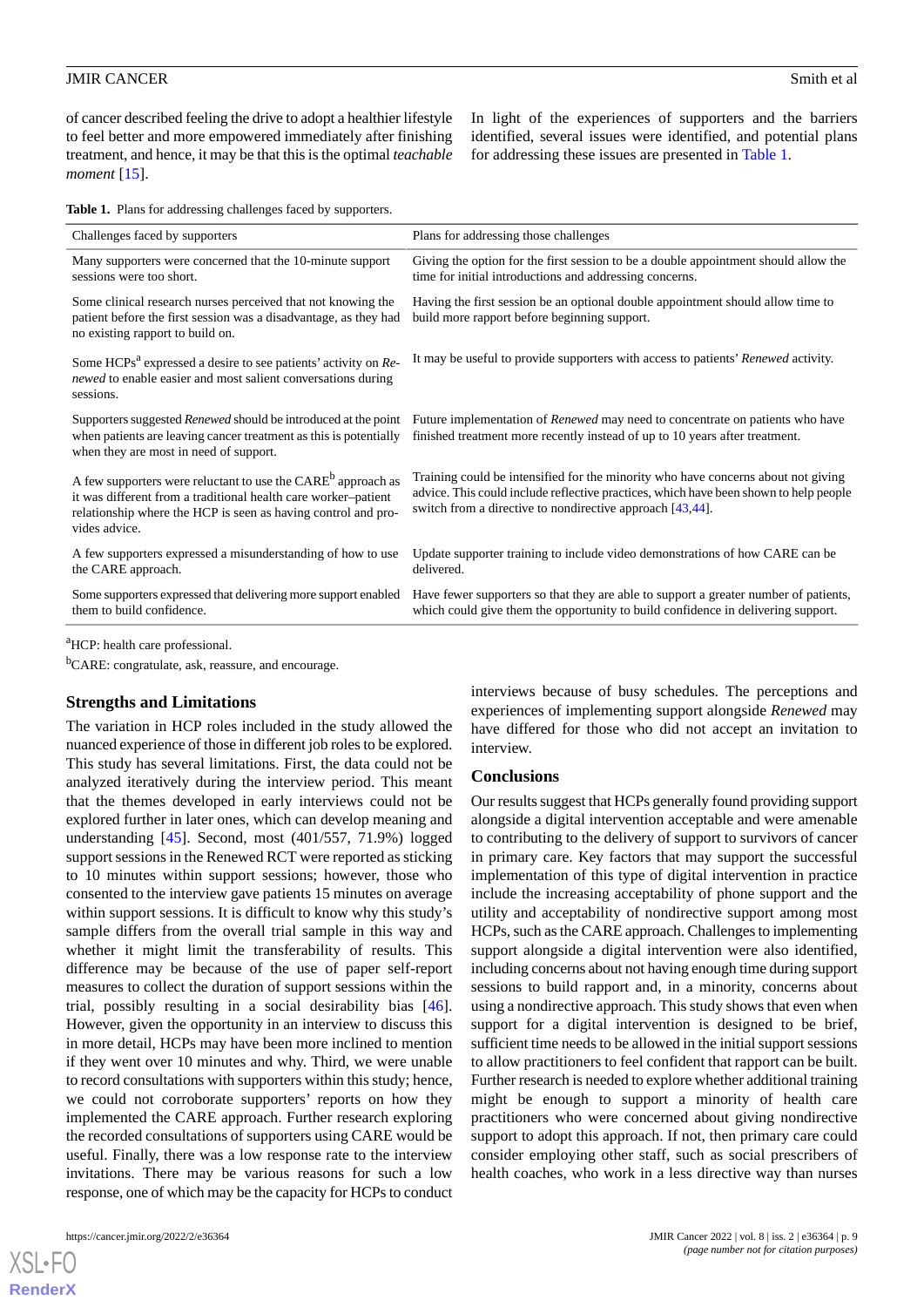and health care assistants and who are now becoming increasingly common in the United Kingdom's NHS [[47\]](#page-11-20).

There is a clear need for primary care to provide support to survivors of cancer [\[7](#page-10-1)]; however, previous research has suggested that lack of time and training on how to support this patient group are key barriers to providing this support [\[8](#page-10-2),[9\]](#page-10-3). This study showed that providing support alongside a digital intervention might be an acceptable way of overcoming these

barriers, as only a small amount of support is required, and there is no need to develop cancer-specific expertise or behavior change skills. This approach of mixing digital and human support will likely be useful to others in developing and implementing interventions to support other aspects of care for survivors of cancer, which are not targeted within *Renewed Online*, such as support for sexual dysfunction, smoking cessation, alcohol consumption, returning to work, and lack of social connection and support.

# **Acknowledgments**

The authors would like to thank the health care professionals who were interviewed for this study. The National Institute for Health Research (NIHR) recognizes and values the role of patient data, securely accessed and stored, both in underpinning and leading to improvements in research and care. The authors would also like to thank all the Patient and Public Involvement members who helped provide critical review and editing of the manuscript drafts: Tamsin Burford, Geoff Sharman, Lesley Turner, and Roger Bacon.

JS was funded by the NIHR (NIHR-INF-0026; Doctoral Research Fellow) for this research project. The views expressed are those of the authors and not necessarily those of the National Health Service, NIHR, or Department of Health and Social Care. LY is an NIHR Senior Investigator, and her research program is partly supported by NIHR Applied Research Collaboration–West, NIHR Health Protection Research Unit for Behavioral Science and Evaluation, and the NIHR Southampton Biomedical Research Center. AR is an NIHR Senior Investigator, and her research program is partly supported by the NIHR Applied Research Collaboration Wessex.

# **Authors' Contributions**

JS, JSB, KB, AR, and LY contributed to the early conception of the qualitative process evaluation. JS and KB developed the interview schedule. JS and JSB collected the data. KB, LY, PL, JSB, and AWAG were involved in the development of *Renewed*. JS, RE, AR, and KB contributed to the analysis. JS wrote the initial draft of the manuscript. RE, KB, AR, and LY critically reviewed and edited the initial and subsequent drafts of the manuscript. CF, EW, CG, AWAG, and PL critically reviewed subsequent drafts of the manuscript. All authors read, critically revised, and approved the final manuscript.

# <span id="page-9-5"></span>**Conflicts of Interest**

None declared.

# <span id="page-9-6"></span>**Multimedia Appendix 1**

COREQ (Consolidated Criteria for Reporting Qualitative studies): a 32-item checklist. [[DOCX File , 18 KB](https://jmir.org/api/download?alt_name=cancer_v8i2e36364_app1.docx&filename=6c581765a25a5cd0e3da7ebee81aab7f.docx)-[Multimedia Appendix 1\]](https://jmir.org/api/download?alt_name=cancer_v8i2e36364_app1.docx&filename=6c581765a25a5cd0e3da7ebee81aab7f.docx)

# <span id="page-9-0"></span>**Multimedia Appendix 2**

<span id="page-9-1"></span>The TiDIER (Template for Intervention Description and Replication) checklist. [[DOCX File , 20 KB](https://jmir.org/api/download?alt_name=cancer_v8i2e36364_app2.docx&filename=20e28e19aa9889721698fc9886b1384b.docx)-[Multimedia Appendix 2\]](https://jmir.org/api/download?alt_name=cancer_v8i2e36364_app2.docx&filename=20e28e19aa9889721698fc9886b1384b.docx)

# <span id="page-9-2"></span>**References**

- 1. Latest global cancer data: cancer burden rises to 18.1 million new cases and 9.6 million cancer deaths in 2018. International Agency for Research on Cancer. 2018. URL: <https://www.who.int/cancer/PRGlobocanFinal.pdf> [accessed 2022-03-29]
- <span id="page-9-4"></span>2. Statistics fact sheet. Macmillan Cancer Support. 2021. URL: https://www.macmillan.org.uk/ images/ [cancer-statistics-factsheet\\_tcm9-260514.pdf](https://www.macmillan.org.uk/_images/cancer-statistics-factsheet_tcm9-260514.pdf) [accessed 2022-03-29]
- <span id="page-9-3"></span>3. Mahumud RA, Alam K, Dunn J, Gow J. The burden of chronic diseases among Australian cancer patients: evidence from a longitudinal exploration, 2007-2017. PLoS One 2020;15(2):e0228744 [\[FREE Full text\]](https://dx.plos.org/10.1371/journal.pone.0228744) [doi: [10.1371/journal.pone.0228744\]](http://dx.doi.org/10.1371/journal.pone.0228744) [Medline: [32049978](http://www.ncbi.nlm.nih.gov/entrez/query.fcgi?cmd=Retrieve&db=PubMed&list_uids=32049978&dopt=Abstract)]
- 4. Cured but at what cost? Long-term consequences of cancer and its treatment. Macmillan Cancer Support. 2013. URL: [https://www.macmillan.org.uk/documents/aboutus/newsroom/consequences\\_of\\_treatment\\_june2013.pdf](https://www.macmillan.org.uk/documents/aboutus/newsroom/consequences_of_treatment_june2013.pdf) [accessed 2022-03-29]
- 5. Pearce A, Haas M, Viney R, Pearson SA, Haywood P, Brown C, et al. Incidence and severity of self-reported chemotherapy side effects in routine care: a prospective cohort study. PLoS One 2017;12(10):e0184360 [[FREE Full text](https://dx.plos.org/10.1371/journal.pone.0184360)] [doi: [10.1371/journal.pone.0184360\]](http://dx.doi.org/10.1371/journal.pone.0184360) [Medline: [29016607](http://www.ncbi.nlm.nih.gov/entrez/query.fcgi?cmd=Retrieve&db=PubMed&list_uids=29016607&dopt=Abstract)]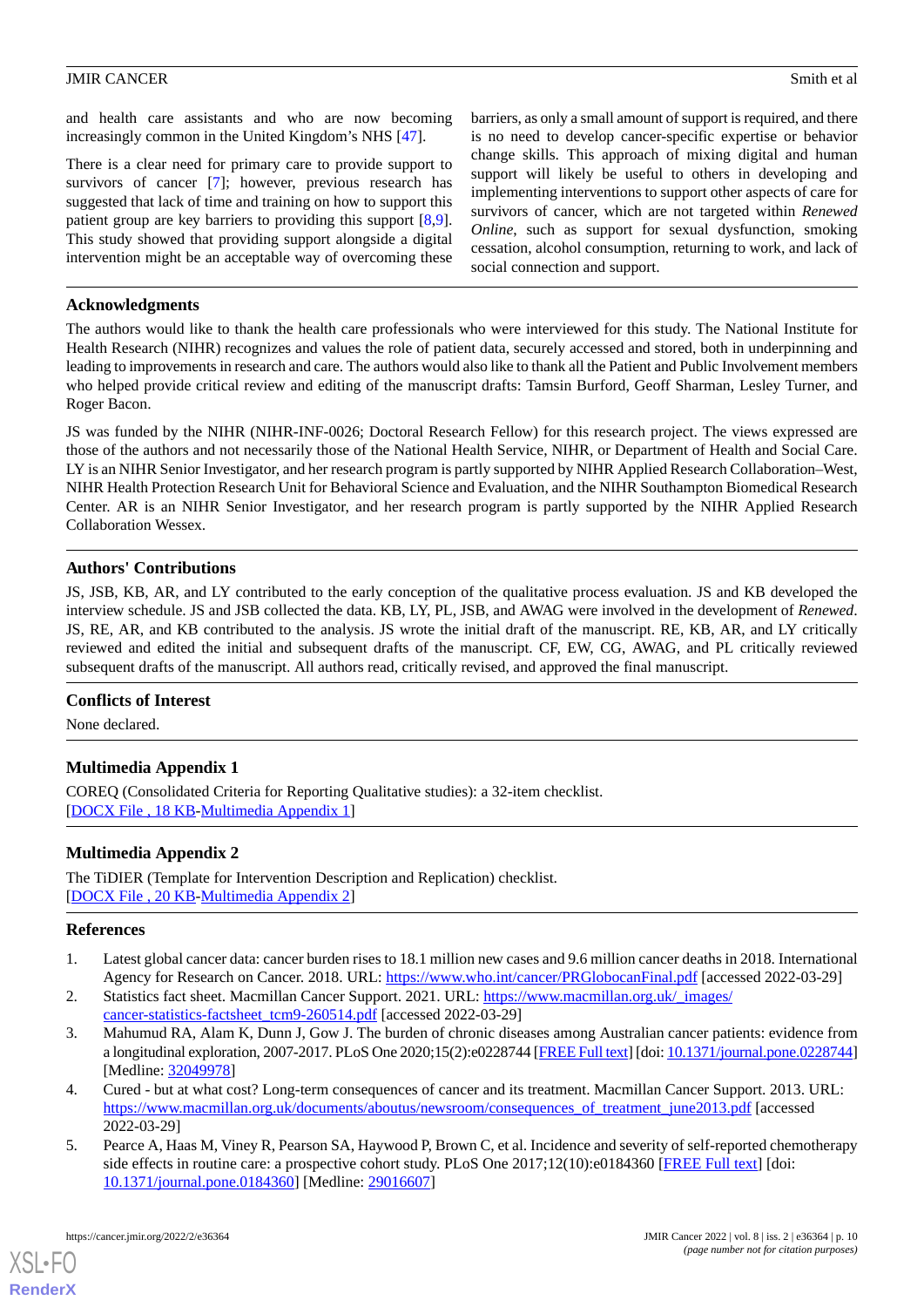- <span id="page-10-0"></span>6. Prager GW, Braga S, Bystricky B, Qvortrup C, Criscitiello C, Esin E, et al. Global cancer control: responding to the growing burden, rising costs and inequalities in access. ESMO Open 2018;3(2):e000285 [\[FREE Full text\]](https://linkinghub.elsevier.com/retrieve/pii/S2059-7029(20)32335-8) [doi: [10.1136/esmoopen-2017-000285](http://dx.doi.org/10.1136/esmoopen-2017-000285)] [Medline: [29464109\]](http://www.ncbi.nlm.nih.gov/entrez/query.fcgi?cmd=Retrieve&db=PubMed&list_uids=29464109&dopt=Abstract)
- <span id="page-10-2"></span><span id="page-10-1"></span>7. Adam R, Watson E. The role of primary care in supporting patients living with and beyond cancer. Curr Opin Support Palliat Care 2018;12(3):261-267. [doi: 10.1097/SPC.00000000000000369] [Medline: [30074923](http://www.ncbi.nlm.nih.gov/entrez/query.fcgi?cmd=Retrieve&db=PubMed&list_uids=30074923&dopt=Abstract)]
- <span id="page-10-3"></span>8. Khan NF, Evans J, Rose PW. A qualitative study of unmet needs and interactions with primary care among cancer survivors. Br J Cancer 2011;105 Suppl 1:S46-S51 [\[FREE Full text\]](http://europepmc.org/abstract/MED/22048032) [doi: [10.1038/bjc.2011.422\]](http://dx.doi.org/10.1038/bjc.2011.422) [Medline: [22048032](http://www.ncbi.nlm.nih.gov/entrez/query.fcgi?cmd=Retrieve&db=PubMed&list_uids=22048032&dopt=Abstract)]
- <span id="page-10-4"></span>9. Taylor S, Johnson H, Peat S, Booker J, Yorke J. Exploring the experiences of patients, general practitioners and oncologists of prostate cancer follow-up: a qualitative interview study. Eur J Oncol Nurs 2020;48:101820 [[FREE Full text\]](http://europepmc.org/abstract/MED/32932010) [doi: [10.1016/j.ejon.2020.101820](http://dx.doi.org/10.1016/j.ejon.2020.101820)] [Medline: [32932010](http://www.ncbi.nlm.nih.gov/entrez/query.fcgi?cmd=Retrieve&db=PubMed&list_uids=32932010&dopt=Abstract)]
- <span id="page-10-5"></span>10. Roberts AL, Fisher A, Smith L, Heinrich M, Potts HW. Digital health behaviour change interventions targeting physical activity and diet in cancer survivors: a systematic review and meta-analysis. J Cancer Surviv 2017;11(6):704-719 [\[FREE](http://europepmc.org/abstract/MED/28779220) [Full text\]](http://europepmc.org/abstract/MED/28779220) [doi: [10.1007/s11764-017-0632-1](http://dx.doi.org/10.1007/s11764-017-0632-1)] [Medline: [28779220](http://www.ncbi.nlm.nih.gov/entrez/query.fcgi?cmd=Retrieve&db=PubMed&list_uids=28779220&dopt=Abstract)]
- <span id="page-10-6"></span>11. Dennison L, Morrison L, Lloyd S, Phillips D, Stuart B, Williams S, et al. Does brief telephone support improve engagement with a web-based weight management intervention? Randomized controlled trial. J Med Internet Res 2014;16(3):e95 [[FREE](https://www.jmir.org/2014/3/e95/) [Full text\]](https://www.jmir.org/2014/3/e95/) [doi: [10.2196/jmir.3199](http://dx.doi.org/10.2196/jmir.3199)] [Medline: [24681761\]](http://www.ncbi.nlm.nih.gov/entrez/query.fcgi?cmd=Retrieve&db=PubMed&list_uids=24681761&dopt=Abstract)
- <span id="page-10-7"></span>12. Yardley L, Spring BJ, Riper H, Morrison LG, Crane DH, Curtis K, et al. Understanding and promoting effective engagement with digital behavior change interventions. Am J Prev Med 2016;51(5):833-842. [doi: [10.1016/j.amepre.2016.06.015\]](http://dx.doi.org/10.1016/j.amepre.2016.06.015) [Medline: [27745683](http://www.ncbi.nlm.nih.gov/entrez/query.fcgi?cmd=Retrieve&db=PubMed&list_uids=27745683&dopt=Abstract)]
- 13. Krusche A, Bradbury K, Corbett T, Barnett J, Stuart B, Yao GL, et al. Renewed: protocol for a randomised controlled trial of a digital intervention to support quality of life in cancer survivors. BMJ Open 2019;9(3):e024862 [\[FREE Full text](https://bmjopen.bmj.com/lookup/pmidlookup?view=long&pmid=30826763)] [doi: [10.1136/bmjopen-2018-024862\]](http://dx.doi.org/10.1136/bmjopen-2018-024862) [Medline: [30826763](http://www.ncbi.nlm.nih.gov/entrez/query.fcgi?cmd=Retrieve&db=PubMed&list_uids=30826763&dopt=Abstract)]
- <span id="page-10-18"></span>14. Corbett T, Singh K, Payne L, Bradbury K, Foster C, Watson E, et al. Understanding acceptability of and engagement with web-based interventions aiming to improve quality of life in cancer survivors: a synthesis of current research. Psychooncology 2018;27(1):22-33. [doi: [10.1002/pon.4566](http://dx.doi.org/10.1002/pon.4566)] [Medline: [29044832](http://www.ncbi.nlm.nih.gov/entrez/query.fcgi?cmd=Retrieve&db=PubMed&list_uids=29044832&dopt=Abstract)]
- <span id="page-10-8"></span>15. Corbett T, Cheetham T, Müller AM, Slodkowska-Barabasz J, Wilde L, Krusche A, et al. Exploring cancer survivors' views of health behaviour change: "Where do you start, where do you stop with everything?". Psychooncology 2018;27(7):1816-1824. [doi: [10.1002/pon.4732](http://dx.doi.org/10.1002/pon.4732)] [Medline: [29645327](http://www.ncbi.nlm.nih.gov/entrez/query.fcgi?cmd=Retrieve&db=PubMed&list_uids=29645327&dopt=Abstract)]
- <span id="page-10-10"></span><span id="page-10-9"></span>16. Bradbury K, Steele M, Corbett T, Geraghty AW, Krusche A, Heber E, et al. Developing a digital intervention for cancer survivors: an evidence-, theory- and person-based approach. NPJ Digit Med 2019;2:85 [[FREE Full text](https://doi.org/10.1038/s41746-019-0163-4)] [doi: [10.1038/s41746-019-0163-4\]](http://dx.doi.org/10.1038/s41746-019-0163-4) [Medline: [31508496](http://www.ncbi.nlm.nih.gov/entrez/query.fcgi?cmd=Retrieve&db=PubMed&list_uids=31508496&dopt=Abstract)]
- <span id="page-10-11"></span>17. Moore GF, Audrey S, Barker M, Bond L, Bonell C, Hardeman W, et al. Process evaluation of complex interventions: medical research council guidance. BMJ 2015;350:h1258 [\[FREE Full text](http://www.bmj.com/lookup/pmidlookup?view=long&pmid=25791983)] [doi: [10.1136/bmj.h1258\]](http://dx.doi.org/10.1136/bmj.h1258) [Medline: [25791983](http://www.ncbi.nlm.nih.gov/entrez/query.fcgi?cmd=Retrieve&db=PubMed&list_uids=25791983&dopt=Abstract)]
- <span id="page-10-12"></span>18. Tong A, Sainsbury P, Craig J. Consolidated criteria for reporting qualitative research (COREQ): a 32-item checklist for interviews and focus groups. Int J Qual Health Care 2007;19(6):349-357. [doi: [10.1093/intqhc/mzm042\]](http://dx.doi.org/10.1093/intqhc/mzm042) [Medline: [17872937\]](http://www.ncbi.nlm.nih.gov/entrez/query.fcgi?cmd=Retrieve&db=PubMed&list_uids=17872937&dopt=Abstract)
- <span id="page-10-17"></span>19. Aaronson NK, Ahmedzai S, Bergman B, Bullinger M, Cull A, Duez NJ, et al. The European Organization for Research and Treatment of Cancer QLQ-C30: a quality-of-life instrument for use in international clinical trials in oncology. J Natl Cancer Inst 1993;85(5):365-376. [doi: [10.1093/jnci/85.5.365\]](http://dx.doi.org/10.1093/jnci/85.5.365) [Medline: [8433390\]](http://www.ncbi.nlm.nih.gov/entrez/query.fcgi?cmd=Retrieve&db=PubMed&list_uids=8433390&dopt=Abstract)
- 20. Little P, Stuart B, Hobbs FR, Kelly J, Smith ER, Bradbury KJ, et al. An internet-based intervention with brief nurse support to manage obesity in primary care (POWeR+): a pragmatic, parallel-group, randomised controlled trial. Lancet Diabetes Endocrinol 2016;4(10):821-828 [[FREE Full text](https://linkinghub.elsevier.com/retrieve/pii/S2213-8587(16)30099-7)] [doi: [10.1016/S2213-8587\(16\)30099-7\]](http://dx.doi.org/10.1016/S2213-8587(16)30099-7) [Medline: [27474214](http://www.ncbi.nlm.nih.gov/entrez/query.fcgi?cmd=Retrieve&db=PubMed&list_uids=27474214&dopt=Abstract)]
- <span id="page-10-13"></span>21. Smith E, Bradbury K, Scott L, Steele M, Little P, Yardley L. Providing online weight management in primary care: a mixed methods process evaluation of healthcare practitioners' experiences of using and supporting patients using POWeR. Implement Sci 2017;12(1):69 [[FREE Full text](https://implementationscience.biomedcentral.com/articles/10.1186/s13012-017-0596-6)] [doi: [10.1186/s13012-017-0596-6](http://dx.doi.org/10.1186/s13012-017-0596-6)] [Medline: [28545538](http://www.ncbi.nlm.nih.gov/entrez/query.fcgi?cmd=Retrieve&db=PubMed&list_uids=28545538&dopt=Abstract)]
- <span id="page-10-14"></span>22. Little P, Stuart B, Hobbs FR, Kelly J, Smith ER, Bradbury KJ, et al. Randomised controlled trial and economic analysis of an internet-based weight management programme: POWeR+ (Positive Online Weight Reduction). Health Technol Assess 2017;21(4):1-62 [[FREE Full text](https://doi.org/10.3310/hta21040)] [doi: [10.3310/hta21040](http://dx.doi.org/10.3310/hta21040)] [Medline: [28122658\]](http://www.ncbi.nlm.nih.gov/entrez/query.fcgi?cmd=Retrieve&db=PubMed&list_uids=28122658&dopt=Abstract)
- <span id="page-10-15"></span>23. Yardley L, Williams S, Bradbury K, Garip G, Renouf S, Ware L, et al. Integrating user perspectives into the development of a web-based weight management intervention. Clin Obes 2012;2(5-6):132-141. [doi: [10.1111/cob.12001\]](http://dx.doi.org/10.1111/cob.12001) [Medline: [25586248](http://www.ncbi.nlm.nih.gov/entrez/query.fcgi?cmd=Retrieve&db=PubMed&list_uids=25586248&dopt=Abstract)]
- <span id="page-10-16"></span>24. Geraghty AW, Muñoz RF, Yardley L, Mc Sharry J, Little P, Moore M. Developing an unguided internet-delivered intervention for emotional distress in primary care patients: applying common factor and person-based approaches. JMIR Ment Health 2016;3(4):e53 [\[FREE Full text](https://mental.jmir.org/2016/4/e53/)] [doi: [10.2196/mental.5845\]](http://dx.doi.org/10.2196/mental.5845) [Medline: [27998878](http://www.ncbi.nlm.nih.gov/entrez/query.fcgi?cmd=Retrieve&db=PubMed&list_uids=27998878&dopt=Abstract)]
- 25. Hoffmann TC, Glasziou PP, Boutron I, Milne R, Perera R, Moher D, et al. Better reporting of interventions: template for intervention description and replication (TIDieR) checklist and guide. BMJ 2014;348:g1687. [doi: [10.1136/bmj.g1687](http://dx.doi.org/10.1136/bmj.g1687)] [Medline: [24609605](http://www.ncbi.nlm.nih.gov/entrez/query.fcgi?cmd=Retrieve&db=PubMed&list_uids=24609605&dopt=Abstract)]
- 26. Bradbury K, Morton K, Band R, May C, McManus R, Little P, et al. Understanding how primary care practitioners perceive an online intervention for the management of hypertension. BMC Med Inform Decis Mak 2017;17(1):5 [\[FREE Full text\]](https://bmcmedinformdecismak.biomedcentral.com/articles/10.1186/s12911-016-0397-x) [doi: [10.1186/s12911-016-0397-x](http://dx.doi.org/10.1186/s12911-016-0397-x)] [Medline: [28069041\]](http://www.ncbi.nlm.nih.gov/entrez/query.fcgi?cmd=Retrieve&db=PubMed&list_uids=28069041&dopt=Abstract)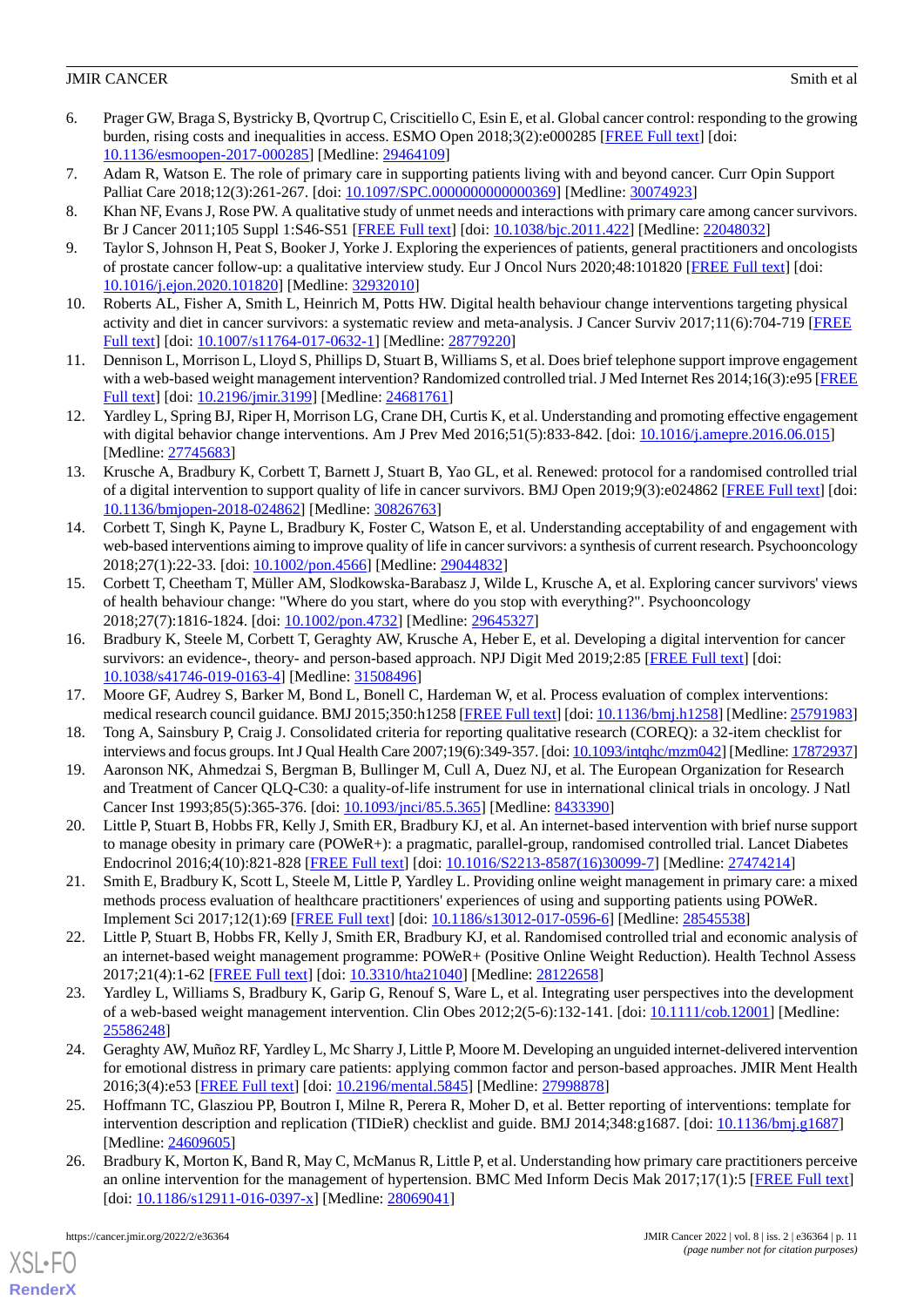- <span id="page-11-0"></span>27. Koponen AM, Simonsen N, Suominen S. Quality of primary health care and autonomous motivation for effective diabetes self-management among patients with type 2 diabetes. Health Psychol Open 2017;4(1):2055102917707181 [\[FREE Full](https://journals.sagepub.com/doi/10.1177/2055102917707181?url_ver=Z39.88-2003&rfr_id=ori:rid:crossref.org&rfr_dat=cr_pub%3dpubmed) [text](https://journals.sagepub.com/doi/10.1177/2055102917707181?url_ver=Z39.88-2003&rfr_id=ori:rid:crossref.org&rfr_dat=cr_pub%3dpubmed)] [doi: [10.1177/2055102917707181\]](http://dx.doi.org/10.1177/2055102917707181) [Medline: [28567300\]](http://www.ncbi.nlm.nih.gov/entrez/query.fcgi?cmd=Retrieve&db=PubMed&list_uids=28567300&dopt=Abstract)
- <span id="page-11-1"></span>28. Service evaluation of the changing health structured education and lifestyle behaviour change coaching programme for prevention of diabetes. Changing Health. 2012. URL: [https://www.changinghealth.com/wp-content/uploads/2019/02/](https://www.changinghealth.com/wp-content/uploads/2019/02/Marketing-Pilot-Paper-Draft-220119.pdf) [Marketing-Pilot-Paper-Draft-220119.pdf](https://www.changinghealth.com/wp-content/uploads/2019/02/Marketing-Pilot-Paper-Draft-220119.pdf) [accessed 2022-03-29]
- <span id="page-11-3"></span><span id="page-11-2"></span>29. Nvivo 12 for Windows. QSR International. 2018. URL: [https://www.qsrinternational.com/](https://www.qsrinternational.com/nvivo-qualitative-data-analysis-software/home) [nvivo-qualitative-data-analysis-software/home](https://www.qsrinternational.com/nvivo-qualitative-data-analysis-software/home) [accessed 2022-03-29]
- <span id="page-11-4"></span>30. Braun C, Clarke V. Using thematic analysis in psychology. Qual Res Psychol 2006;3(2):77-101. [doi: [10.1191/1478088706qp063oa](http://dx.doi.org/10.1191/1478088706qp063oa)]
- <span id="page-11-5"></span>31. Marks DF, Yardley L. Content and thematic analysis. In: Research methods for clinical and health psychology. Thousand Oaks, CA: Sage Research Methods; 2004.
- <span id="page-11-6"></span>32. Seale C. Ensuring rigour in qualitative research. Eur J Public Health 1997;7(4):379-384. [doi: [10.1093/eurpub/7.4.379](http://dx.doi.org/10.1093/eurpub/7.4.379)]
- <span id="page-11-7"></span>33. Lewis-Beck MS, Bryman A, Futing Liao T. The SAGE encyclopedia of social science research methods. Thousand Oaks, CA: Sage Research Methods; 2004.
- <span id="page-11-8"></span>34. Glaser BG, Strauss AL. The discovery of grounded theory: strategies for qualitative research. New Brunswick, NJ: Aldine Transcation; 1967.
- <span id="page-11-9"></span>35. Ross J, Stevenson F, Dack C, Pal K, May C, Michie S, et al. Developing an implementation strategy for a digital health intervention: an example in routine healthcare. BMC Health Serv Res 2018;18(1):794 [[FREE Full text](https://bmchealthservres.biomedcentral.com/articles/10.1186/s12913-018-3615-7)] [doi: [10.1186/s12913-018-3615-7\]](http://dx.doi.org/10.1186/s12913-018-3615-7) [Medline: [30340639](http://www.ncbi.nlm.nih.gov/entrez/query.fcgi?cmd=Retrieve&db=PubMed&list_uids=30340639&dopt=Abstract)]
- <span id="page-11-10"></span>36. May C, Finch T. Implementing, embedding, and integrating practices: an outline of normalization process theory. Sociology 2009;43(3):535-554. [doi: [10.1177/0038038509103208\]](http://dx.doi.org/10.1177/0038038509103208)
- <span id="page-11-11"></span>37. Huddlestone L, Turner J, Eborall H, Hudson N, Davies M, Martin G. Application of normalisation process theory in understanding implementation processes in primary care settings in the UK: a systematic review. BMC Fam Pract 2020;21(1):52 [[FREE Full text\]](https://bmcfampract.biomedcentral.com/articles/10.1186/s12875-020-01107-y) [doi: [10.1186/s12875-020-01107-y](http://dx.doi.org/10.1186/s12875-020-01107-y)] [Medline: [32178624](http://www.ncbi.nlm.nih.gov/entrez/query.fcgi?cmd=Retrieve&db=PubMed&list_uids=32178624&dopt=Abstract)]
- <span id="page-11-12"></span>38. McEvoy R, Ballini L, Maltoni S, O'Donnell CA, Mair FS, Macfarlane A. A qualitative systematic review of studies using the normalization process theory to research implementation processes. Implement Sci 2014;9:2 [\[FREE Full text](https://implementationscience.biomedcentral.com/articles/10.1186/1748-5908-9-2)] [doi: [10.1186/1748-5908-9-2\]](http://dx.doi.org/10.1186/1748-5908-9-2) [Medline: [24383661\]](http://www.ncbi.nlm.nih.gov/entrez/query.fcgi?cmd=Retrieve&db=PubMed&list_uids=24383661&dopt=Abstract)
- <span id="page-11-13"></span>39. Anrys P, Strauven G, Boland B, Dalleur O, Declercq A, Degryse JM, et al. Collaborative approach to Optimise MEdication use for older people in nursing homes (COME-ON): study protocol of a cluster controlled trial. Implement Sci 2016;11:35 [[FREE Full text](https://implementationscience.biomedcentral.com/articles/10.1186/s13012-016-0394-6)] [doi: [10.1186/s13012-016-0394-6\]](http://dx.doi.org/10.1186/s13012-016-0394-6) [Medline: [26968520](http://www.ncbi.nlm.nih.gov/entrez/query.fcgi?cmd=Retrieve&db=PubMed&list_uids=26968520&dopt=Abstract)]
- <span id="page-11-14"></span>40. Kennedy A, Rogers A, Chew-Graham C, Blakeman T, Bowen R, Gardner C, et al. Implementation of a self-management support approach (WISE) across a health system: a process evaluation explaining what did and did not work for organisations, clinicians and patients. Implement Sci 2014;9:129 [[FREE Full text](https://implementationscience.biomedcentral.com/articles/10.1186/s13012-014-0129-5)] [doi: [10.1186/s13012-014-0129-5\]](http://dx.doi.org/10.1186/s13012-014-0129-5) [Medline: [25331942](http://www.ncbi.nlm.nih.gov/entrez/query.fcgi?cmd=Retrieve&db=PubMed&list_uids=25331942&dopt=Abstract)]
- <span id="page-11-15"></span>41. Baird B, Charles A, Honeyman M, Maguire D, Das P. Understanding pressures in general practice. TheKingsFund. 2016. URL: [https://www.kingsfund.org.uk/sites/default/files/field/field\\_publication\\_file/](https://www.kingsfund.org.uk/sites/default/files/field/field_publication_file/Understanding-GP-pressures-Kings-Fund-May-2016.pdf) [Understanding-GP-pressures-Kings-Fund-May-2016.pdf](https://www.kingsfund.org.uk/sites/default/files/field/field_publication_file/Understanding-GP-pressures-Kings-Fund-May-2016.pdf) [accessed 2022-03-29]
- <span id="page-11-17"></span><span id="page-11-16"></span>42. Al-Shamsi HO, Alhazzani W, Alhuraiji A, Coomes EA, Chemaly RF, Almuhanna M, et al. A practical approach to the management of cancer patients during the novel coronavirus disease 2019 (COVID-19) pandemic: an international collaborative group. Oncologist 2020;25(6):e936-e945 [\[FREE Full text](https://academic.oup.com/oncolo/article-lookup/doi/10.1634/theoncologist.2020-0213)] [doi: [10.1634/theoncologist.2020-0213](http://dx.doi.org/10.1634/theoncologist.2020-0213)] [Medline: [32243668](http://www.ncbi.nlm.nih.gov/entrez/query.fcgi?cmd=Retrieve&db=PubMed&list_uids=32243668&dopt=Abstract)]
- <span id="page-11-18"></span>43. Davies F, Wood F, Bullock A, Wallace C, Edwards A. Shifting mindsets: a realist synthesis of evidence from self-management support training. Med Educ 2018;52(3):274-287. [doi: [10.1111/medu.13492\]](http://dx.doi.org/10.1111/medu.13492) [Medline: [29314172\]](http://www.ncbi.nlm.nih.gov/entrez/query.fcgi?cmd=Retrieve&db=PubMed&list_uids=29314172&dopt=Abstract)
- <span id="page-11-20"></span><span id="page-11-19"></span>44. Kulnik ST, Pöstges H, Brimicombe L, Hammond J, Jones F. Implementing an interprofessional model of self-management support across a community workforce: a mixed-methods evaluation study. J Interprof Care 2017;31(1):75-84. [doi: [10.1080/13561820.2016.1246432\]](http://dx.doi.org/10.1080/13561820.2016.1246432) [Medline: [27922290\]](http://www.ncbi.nlm.nih.gov/entrez/query.fcgi?cmd=Retrieve&db=PubMed&list_uids=27922290&dopt=Abstract)
- 45. Srivastava P, Hopwood N. A practical iterative framework for qualitative data analysis. Int J Qual Methods 2009;8(1):76-84. [doi: [10.1177/160940690900800107](http://dx.doi.org/10.1177/160940690900800107)]
- 46. Grimm P. Social desirability bias. In: Wiley International Encyclopedia of Marketing. Hoboken, NJ: Wiley Online Library; 2010.
- 47. Drinkwater C, Wildman J, Moffatt S. Social prescribing. BMJ 2019;364:l1285. [doi: [10.1136/bmj.l1285\]](http://dx.doi.org/10.1136/bmj.l1285) [Medline: [30923039](http://www.ncbi.nlm.nih.gov/entrez/query.fcgi?cmd=Retrieve&db=PubMed&list_uids=30923039&dopt=Abstract)]

# **Abbreviations**

[XSL](http://www.w3.org/Style/XSL)•FO **[RenderX](http://www.renderx.com/)**

**CARE:** congratulate, ask, reassure, and encourage **COREQ:** Consolidated Criteria for Reporting Qualitative studies **GP:** general practitioner **HCP:** health care professional